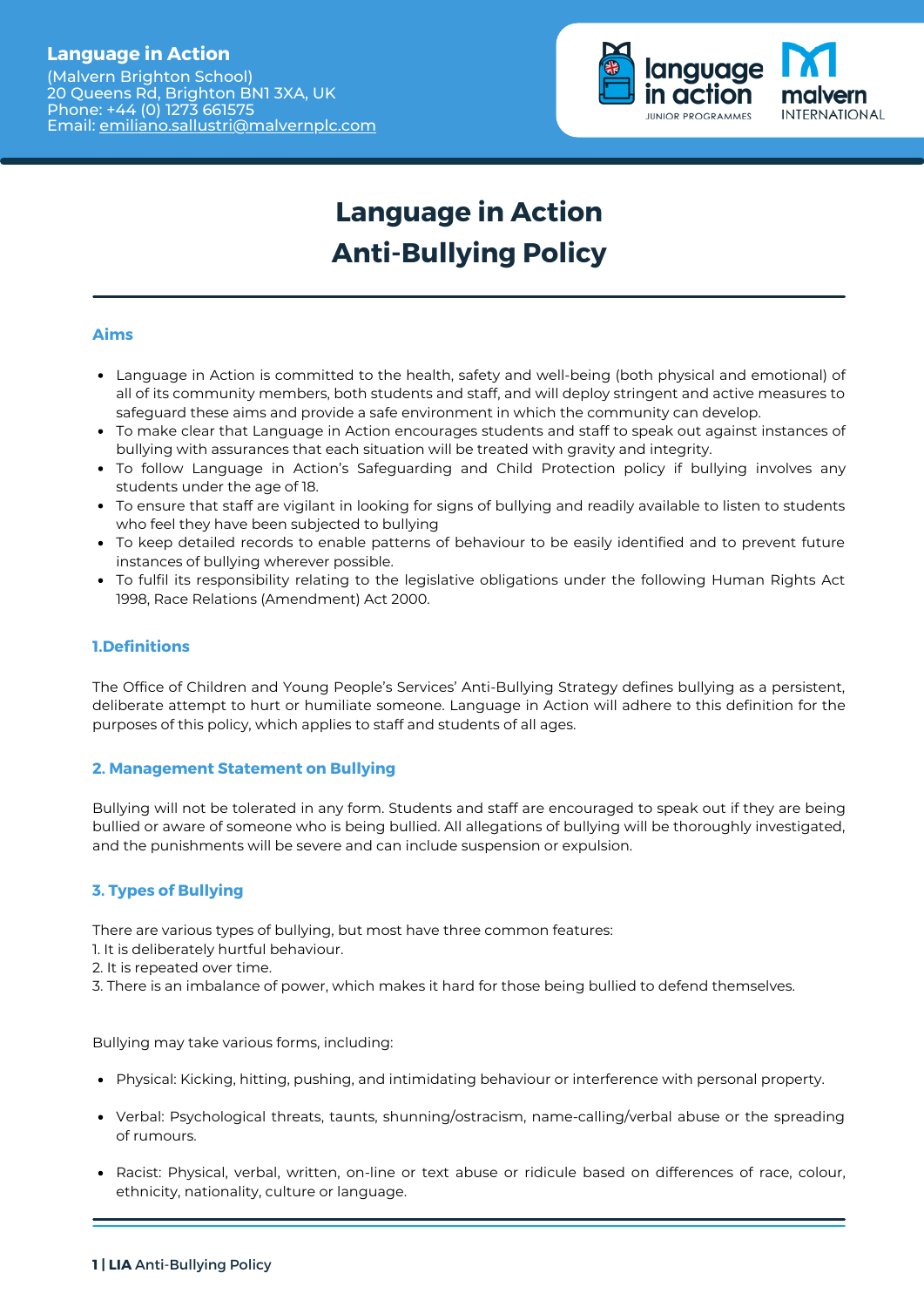

- Faith or culture-based: Negative stereotyping, name-calling or ridiculing based on religion, faith or culture.
- Sexist: Use of sexist language or negative stereotyping based on gender.
- Sexual: Unwanted/inappropriate physical contact or sexual innuendo.
- Homophobic: Name-calling, innuendo or negative stereotyping based on sexual orientation or use of homophobic language.
- Disability: Name-calling, innuendo, negative stereotyping or excluding from activity based on disability or learning difficulties.
- Gifted/Talented: Name-calling, innuendo, ostracism or negative peer pressure based on high levels of ability or effort.
- Cyber Bullying: Abuse online or via text message, interfering with electronic files, setting up or promoting inappropriate websites and inappropriate sharing of images from webcams/mobile phones.

#### **4. Consequences of Breach of Policy**

Any student or staff member found to be bullying other members of the community can be expected to face disciplinary consequences.

# **5. Consequences of Breach of Policy**

This policy is applicable within all premises used by Language in Action, as well as in all excursions and any other activity organised by Language in Action.

# **6. Specific Areas of Responsibility**

Emiliano Sallustri (Director) Daniele Pluchino (Operations & welfare Manager) and Beatrice Bellina (Summer Operations & HR Manager) and any other member of the LIA Head Office will:

- Ensure that all staff have an opportunity to discuss strategies and review them
- Determine the strategies and procedures
- Discuss development of the strategies with the centre management staff
- Ensure appropriate training is available
- Ensure that the procedures are brought to the attention of all staff, students and parents/guardians

The Centre Managers/ Activity Managers & Welfare Officers will:

- Be responsible for the day-to-day management of the policy and systems
- Ensure that there are positive strategies and procedures in place to help both the bullied and bullies
- Keep the LIA Head Office informed of all incidents
- Arrange relevant staff training
- Determine how best to involve parents/guardians in the solution of individual problems for students under 18.
- Report incidents to the LIA Head Office when they arise.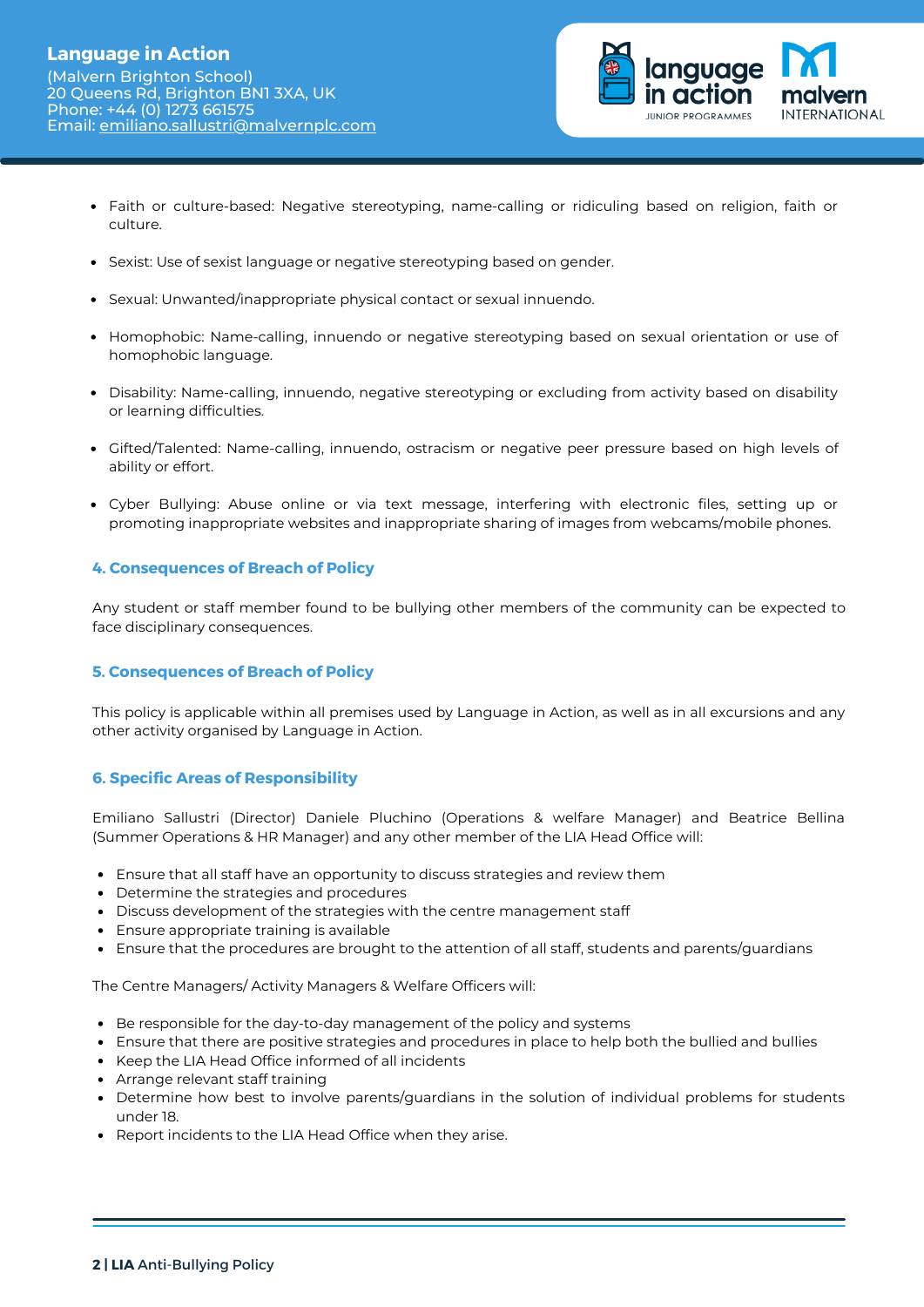

All staff will:

- Be responsible for ensuring that LIA positive strategies are implemented
- Be aware of LIA's policy and procedures with regards to bullying
- Deal with any incidents by reporting them to the Centre management staff
- Never let any incidences of bullying pass by unreported, whether on-site or during an off-site activity

#### **7. Dealing with Incidents**

For each LIA centre, the incident will be reported to the Welfare Officer / Centre Manager who will investigate immediately. If there is a racial element to the incident or other reason for the staff to escalate the matter, then a member of the Head Office will also be immediately informed.

The details of the incident will be recorded by the Welfare Officer / Centre Manager and hard and soft copies will be stored in secure folders.

The DoS, agency group leaders and the teachers of the affected student, will be informed and encouraged to monitor the situation.

Sanctions against the perpetrator will be determined by the Centre management staff / Head Office where appropriate.

#### **8. Counselling and Support**

If there is a perceived need for counselling and support, Language in Action will, in appropriate cases, suggest guidance, professional services and/or counselling for both bullies and the bullied. In the first instance Language in Action's trained Welfare Officers will speak to the student and ascertain whether this is an appropriate course of action. For incidents of a serious nature, the agent will be contacted and also the parent/guardian in the case of an under 18 student.

Whilst staff members are always willing to offer sensitive advice and support to students, the affected students will be aware that any information divulged to staff about illegal activity cannot be held in confidence if there is a potential risk to others.

Bullying of staff members should be reported in the first instance to the line manager or their line manager's manager. All managers should inform a Head Office member of any incidents of bullying.

#### **9. Monitoring and Evaluation**

The Language in Action Head Office will keep and consider reports on serious incidents. These reports will be discussed by Language in Action / Malvern International management team to determine what can be learned from these incidents and how they have been handled, with a view to improving the School's strategies.

#### **APPENDIX A: Advice to Students**

If you are being bullied:

- Be firm and clear, make eye contact and tell the bully to stop
- Move away from the situation immediately, if possible
- Inform a member of staff as soon as possible.